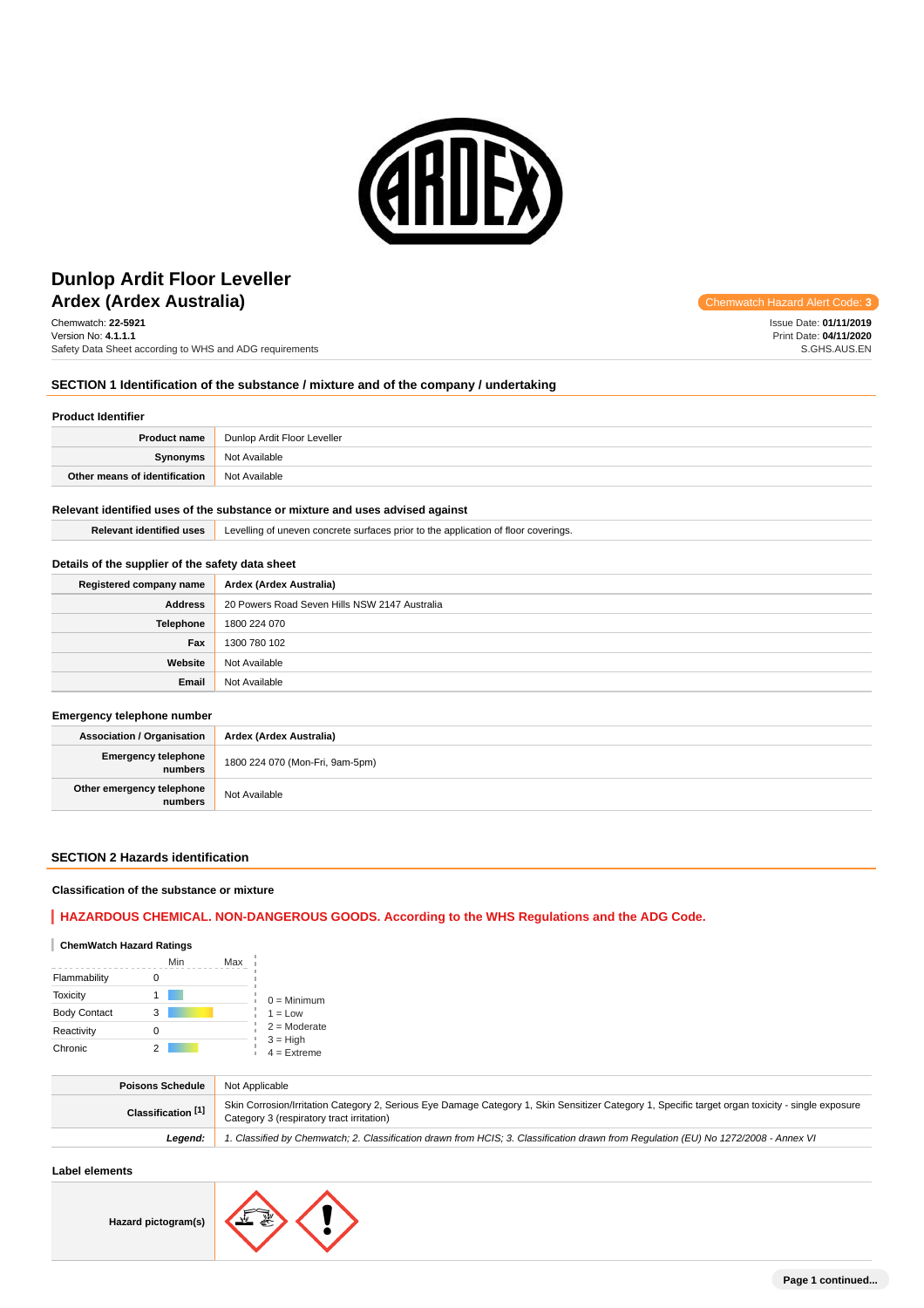| Signal word         | <b>Danger</b>                        |
|---------------------|--------------------------------------|
| Hazard statement(s) |                                      |
| H315                | Causes skin irritation.              |
| H318                | Causes serious eye damage.           |
| H317                | May cause an allergic skin reaction. |
| H335                | May cause respiratory irritation.    |

# **Precautionary statement(s) Prevention**

| P <sub>271</sub> | Use only outdoors or in a well-ventilated area.                            |
|------------------|----------------------------------------------------------------------------|
| <b>P280</b>      | Wear protective gloves/protective clothing/eye protection/face protection. |
| P <sub>261</sub> | Avoid breathing dust/fumes.                                                |
| P272             | Contaminated work clothing should not be allowed out of the workplace.     |

# **Precautionary statement(s) Response**

| P305+P351+P338 | IF IN EYES: Rinse cautiously with water for several minutes. Remove contact lenses, if present and easy to do. Continue rinsing. |
|----------------|----------------------------------------------------------------------------------------------------------------------------------|
| P310           | Immediately call a POISON CENTER or doctor/physician.                                                                            |
| P321           | Specific treatment (see advice on this label).                                                                                   |
| P362           | Take off contaminated clothing and wash before reuse.                                                                            |

# **Precautionary statement(s) Storage**

| P405      | Store locked up.                                                 |
|-----------|------------------------------------------------------------------|
| P403+P233 | Store in a well-ventilated place. Keep container tightly closed. |

# **Precautionary statement(s) Disposal**

**P501** Dispose of contents/container to authorised hazardous or special waste collection point in accordance with any local regulation.

# **SECTION 3 Composition / information on ingredients**

# **Substances**

See section below for composition of Mixtures

# **Mixtures**

| <b>CAS No</b> | %[weight] | Name                     |
|---------------|-----------|--------------------------|
| 14808-60-7.   | $30 - 60$ | graded sand              |
| 65997-15-1    | 10-30     | portland cement          |
| 471-34-1      | 10-30     | calcium carbonate        |
| 65997-16-2    | 10-30     | calcium aluminate cement |
| 7778-18-9     | < 10      | calcium sulfate          |
| Not Available | < 10      | additives, unregulated   |

# **SECTION 4 First aid measures**

# **Description of first aid measures**

| <b>Eye Contact</b>  | If this product comes in contact with the eyes:<br>Immediately hold eyelids apart and flush the eye continuously with running water.<br>Ensure complete irrigation of the eye by keeping eyelids apart and away from eye and moving the eyelids by occasionally lifting the upper<br>and lower lids.<br>▶ Continue flushing until advised to stop by the Poisons Information Centre or a doctor, or for at least 15 minutes.<br>Transport to hospital or doctor without delay.<br>▶ Removal of contact lenses after an eye injury should only be undertaken by skilled personnel. |
|---------------------|-----------------------------------------------------------------------------------------------------------------------------------------------------------------------------------------------------------------------------------------------------------------------------------------------------------------------------------------------------------------------------------------------------------------------------------------------------------------------------------------------------------------------------------------------------------------------------------|
| <b>Skin Contact</b> | If skin contact occurs:<br>Immediately remove all contaminated clothing, including footwear.<br>Flush skin and hair with running water (and soap if available).<br>Seek medical attention in event of irritation.                                                                                                                                                                                                                                                                                                                                                                 |
| Inhalation          | If fumes or combustion products are inhaled remove from contaminated area.<br>Lay patient down. Keep warm and rested.<br>▶ Prostheses such as false teeth, which may block airway, should be removed, where possible, prior to initiating first aid procedures.<br>Apply artificial respiration if not breathing, preferably with a demand valve resuscitator, bag-valve mask device, or pocket mask as trained.<br>Perform CPR if necessary.<br>Transport to hospital, or doctor, without delay.                                                                                 |
| Ingestion           | If swallowed do <b>NOT</b> induce vomiting.<br>If vomiting occurs, lean patient forward or place on left side (head-down position, if possible) to maintain open airway and prevent aspiration.<br>• Observe the patient carefully.<br>▶ Never give liquid to a person showing signs of being sleepy or with reduced awareness; i.e. becoming unconscious.<br>• Give water to rinse out mouth, then provide liquid slowly and as much as casualty can comfortably drink.<br>Seek medical advice.                                                                                  |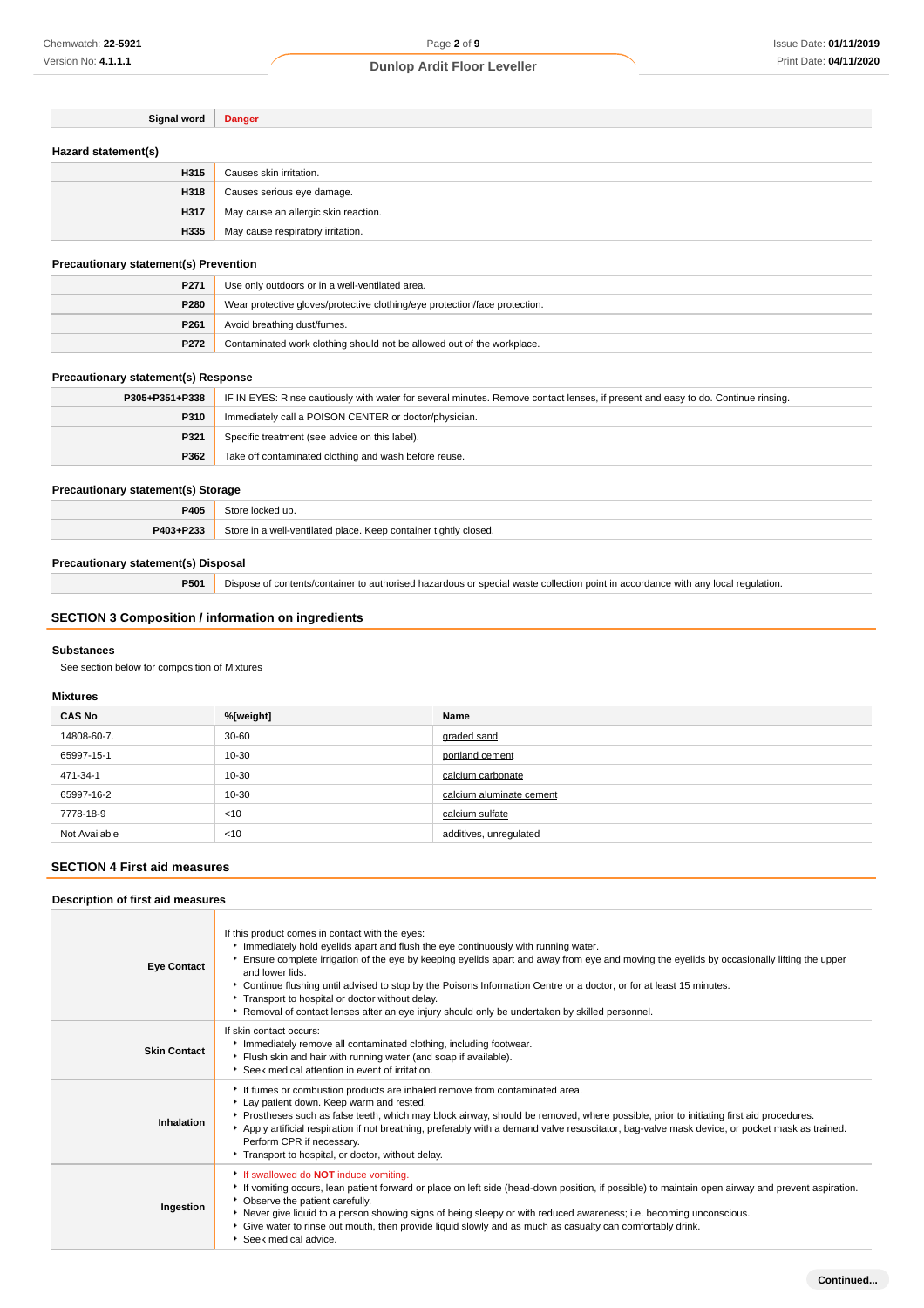**Indication of any immediate medical attention and special treatment needed**

Treat symptomatically.

# **SECTION 5 Firefighting measures**

# **Extinguishing media**

There is no restriction on the type of extinguisher which may be used. Use extinguishing media suitable for surrounding area.

#### **Special hazards arising from the substrate or mixture**

**Fire Incompatibility** None known.

| <b>Advice for firefighters</b> |                                                                                                                                                                                                                                                                                                   |
|--------------------------------|---------------------------------------------------------------------------------------------------------------------------------------------------------------------------------------------------------------------------------------------------------------------------------------------------|
| <b>Fire Fighting</b>           | Alert Fire Brigade and tell them location and nature of hazard.<br>• Wear breathing apparatus plus protective gloves in the event of a fire.<br>▶ Prevent, by any means available, spillage from entering drains or water courses.<br>Use fire fighting procedures suitable for surrounding area. |
| <b>Fire/Explosion Hazard</b>   | Non combustible.<br>Not considered a significant fire risk, however containers may burn.<br>Decomposition may produce toxic fumes of:<br>sulfur oxides (SOx)<br>silicon dioxide (SiO2)<br>metal oxides<br>May emit poisonous fumes.<br>May emit corrosive fumes.                                  |
| <b>HAZCHEM</b>                 | Not Applicable                                                                                                                                                                                                                                                                                    |

#### **SECTION 6 Accidental release measures**

# **Personal precautions, protective equipment and emergency procedures**

See section 8

### **Environmental precautions**

See section 12

#### **Methods and material for containment and cleaning up**

| <b>Minor Spills</b> | Remove all ignition sources.<br>Clean up all spills immediately.<br>Avoid contact with skin and eyes.<br>► Control personal contact with the substance, by using protective equipment.      |
|---------------------|---------------------------------------------------------------------------------------------------------------------------------------------------------------------------------------------|
| <b>Major Spills</b> | Moderate hazard.<br>CAUTION: Advise personnel in area.<br>Alert Emergency Services and tell them location and nature of hazard.<br>Control personal contact by wearing protective clothing. |

Personal Protective Equipment advice is contained in Section 8 of the SDS.

# **SECTION 7 Handling and storage**

## **Precautions for safe handling**

| Safe handling            | Avoid all personal contact, including inhalation.<br>Wear protective clothing when risk of exposure occurs.<br>Use in a well-ventilated area.<br>Prevent concentration in hollows and sumps. |
|--------------------------|----------------------------------------------------------------------------------------------------------------------------------------------------------------------------------------------|
| <b>Other information</b> | Store in original containers.<br>Keep containers securely sealed.<br>Store in a cool, dry, well-ventilated area.<br>Store away from incompatible materials and foodstuff containers.         |

#### **Conditions for safe storage, including any incompatibilities**

| Suitable container      | Polyethylene or polypropylene container.<br>Check all containers are clearly labelled and free from leaks.                                                                                                                                                                                                                                                                                                                                                                                                                                                                          |
|-------------------------|-------------------------------------------------------------------------------------------------------------------------------------------------------------------------------------------------------------------------------------------------------------------------------------------------------------------------------------------------------------------------------------------------------------------------------------------------------------------------------------------------------------------------------------------------------------------------------------|
| Storage incompatibility | WARNING: Avoid or control reaction with peroxides. All <i>transition metal</i> peroxides should be considered as potentially explosive. For<br>example transition metal complexes of alkyl hydroperoxides may decompose explosively.<br>The pi-complexes formed between chromium(0), vanadium(0) and other transition metals (haloarene-metal complexes) and mono-or<br>poly-fluorobenzene show extreme sensitivity to heat and are explosive.<br>Avoid strong acids, acid chlorides, acid anhydrides and chloroformates.<br>Avoid contact with copper, aluminium and their alloys. |

# **SECTION 8 Exposure controls / personal protection**

#### **Control parameters**

**Occupational Exposure Limits (OEL)**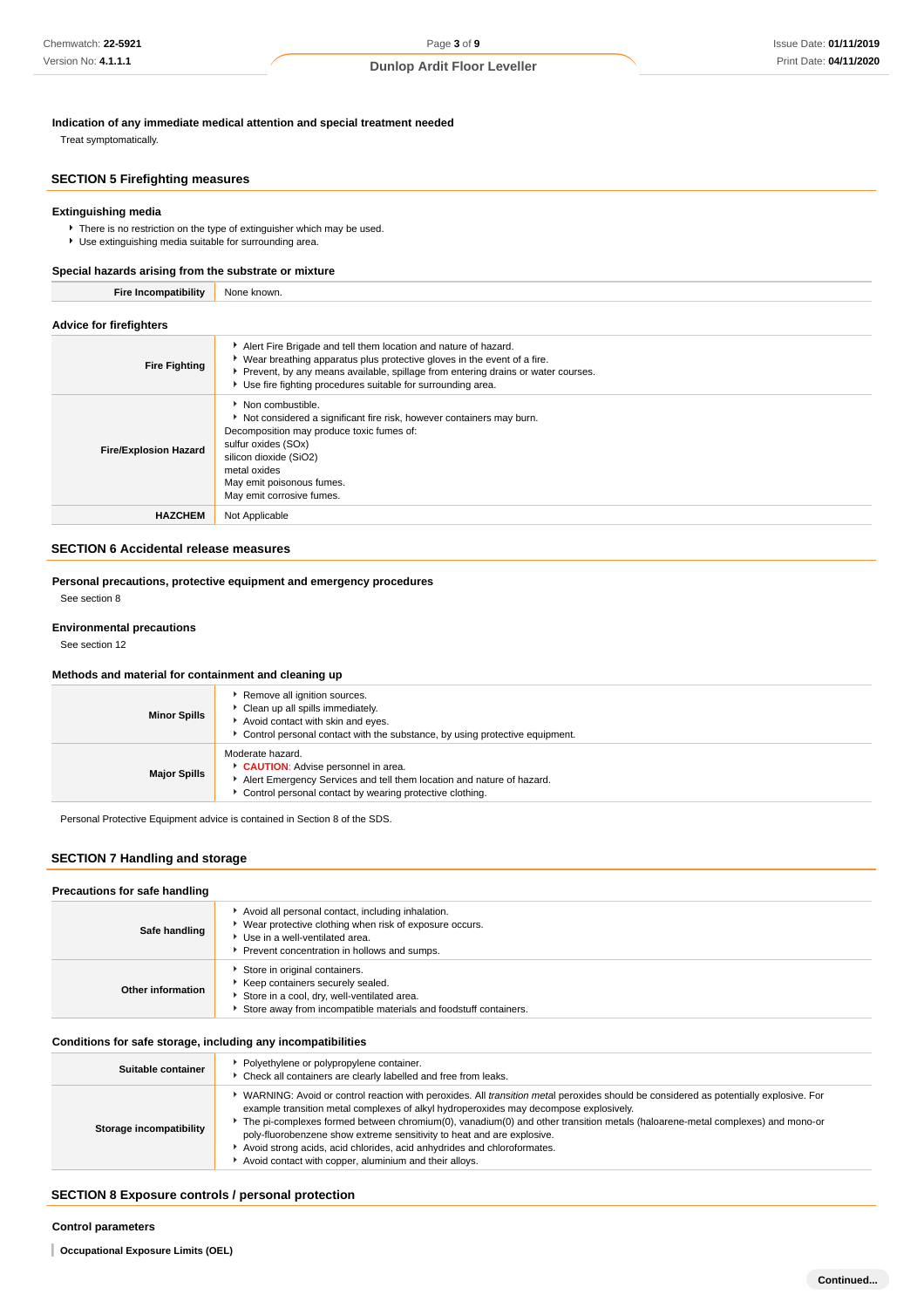# **INGREDIENT DATA**

| Source                       | Ingredient           | <b>Material name</b>                              | <b>TWA</b>    | <b>STEL</b>      |                  | Peak             | <b>Notes</b>                          |                                                    |
|------------------------------|----------------------|---------------------------------------------------|---------------|------------------|------------------|------------------|---------------------------------------|----------------------------------------------------|
| Australia Exposure Standards | graded sand          | Silica - Crystalline: Quartz<br>(respirable dust) | 0.05<br>mg/m3 | Not<br>Available |                  | Not<br>Available | Not Available                         |                                                    |
| Australia Exposure Standards | portland<br>cement   | Portland cement                                   | 10<br>mg/m3   | Not<br>Available |                  | Not<br>Available | asbestos and < 1% crystalline silica. | (a) This value is for inhalable dust containing no |
| Australia Exposure Standards | calcium<br>carbonate | Calcium carbonate                                 | 10<br>mg/m3   | Not<br>Available |                  | Not<br>Available | asbestos and < 1% crystalline silica. | (a) This value is for inhalable dust containing no |
| Australia Exposure Standards | calcium<br>sulfate   | Calcium sulphate                                  | 10<br>mg/m3   | Not<br>Available |                  | Not<br>Available | asbestos and < 1% crystalline silica. | (a) This value is for inhalable dust containing no |
| <b>Emergency Limits</b>      |                      |                                                   |               |                  |                  |                  |                                       |                                                    |
| Ingredient                   | <b>Material name</b> |                                                   |               |                  | TEEL-1           |                  | TEEL-2                                | TEEL-3                                             |
| graded sand                  |                      | Silica, crystalline-quartz; (Silicon dioxide)     |               |                  | $0.075$ mg/m $3$ |                  | 33 mg/m3                              | 200 mg/m3                                          |
| calcium carbonate            |                      | Carbonic acid, calcium salt                       |               |                  | 45 mg/m3         |                  | $210 \text{ mg/m}$                    | 1,300 mg/m3                                        |
| Ingredient                   | <b>Original IDLH</b> |                                                   |               |                  |                  |                  | <b>Revised IDLH</b>                   |                                                    |

| mgreaient                | Unginal IDLA        | Revised IDLA  |
|--------------------------|---------------------|---------------|
| graded sand              | 25 mg/m3 / 50 mg/m3 | Not Available |
| portland cement          | 5,000 mg/m3         | Not Available |
| calcium carbonate        | Not Available       | Not Available |
| calcium aluminate cement | Not Available       | Not Available |
| calcium sulfate          | Not Available       | Not Available |
|                          |                     |               |

#### **Occupational Exposure Banding**

| Ingredient               | <b>Occupational Exposure Band Rating</b>                                                                                                                                                                                                                                                                                                                                 | <b>Occupational Exposure Band Limit</b> |
|--------------------------|--------------------------------------------------------------------------------------------------------------------------------------------------------------------------------------------------------------------------------------------------------------------------------------------------------------------------------------------------------------------------|-----------------------------------------|
| calcium aluminate cement |                                                                                                                                                                                                                                                                                                                                                                          | $\leq$ 0.01 mg/m <sup>3</sup>           |
| Notes:                   | Occupational exposure banding is a process of assigning chemicals into specific categories or bands based on a chemical's potency and the<br>adverse health outcomes associated with exposure. The output of this process is an occupational exposure band (OEB), which corresponds to a<br>range of exposure concentrations that are expected to protect worker health. |                                         |

#### **Exposure controls Appropriate engineering controls** Engineering controls are used to remove a hazard or place a barrier between the worker and the hazard. Well-designed engineering controls can be highly effective in protecting workers and will typically be independent of worker interactions to provide this high level of protection. The basic types of engineering controls are: Process controls which involve changing the way a job activity or process is done to reduce the risk. Enclosure and/or isolation of emission source which keeps a selected hazard "physically" away from the worker and ventilation that strategically "adds" and "removes" air in the work environment. **Personal protection Eye and face protection** Safety glasses with side shields. Chemical goggles. Contact lenses may pose a special hazard; soft contact lenses may absorb and concentrate irritants. A written policy document, describing the wearing of lenses or restrictions on use, should be created for each workplace or task. **Skin protection** See Hand protection below **Hands/feet protection NOTE:** The material may produce skin sensitisation in predisposed individuals. Care must be taken, when removing gloves and other protective equipment, to avoid all possible skin contact. Contaminated leather items, such as shoes, belts and watch-bands should be removed and destroyed. The selection of suitable gloves does not only depend on the material, but also on further marks of quality which vary from manufacturer to manufacturer. Where the chemical is a preparation of several substances, the resistance of the glove material can not be calculated in advance and has therefore to be checked prior to the application. The exact break through time for substances has to be obtained from the manufacturer of the protective gloves and has to be observed when making a final choice. Personal hygiene is a key element of effective hand care. Experience indicates that the following polymers are suitable as glove materials for protection against undissolved, dry solids, where abrasive particles are not present. polychloroprene. nitrile rubber. **butyl rubber Body protection** See Other protection below **Other protection** Overalls. P.V.C apron. **Barrier cream** Skin cleansing cream.

#### **Respiratory protection**

Particulate. (AS/NZS 1716 & 1715, EN 143:2000 & 149:001, ANSI Z88 or national equivalent)

| rato<br><b>Rec</b><br>ы<br>ator<br>нап<br>тюн<br>,,,,,,<br>- 1111 |
|-------------------------------------------------------------------|
|-------------------------------------------------------------------|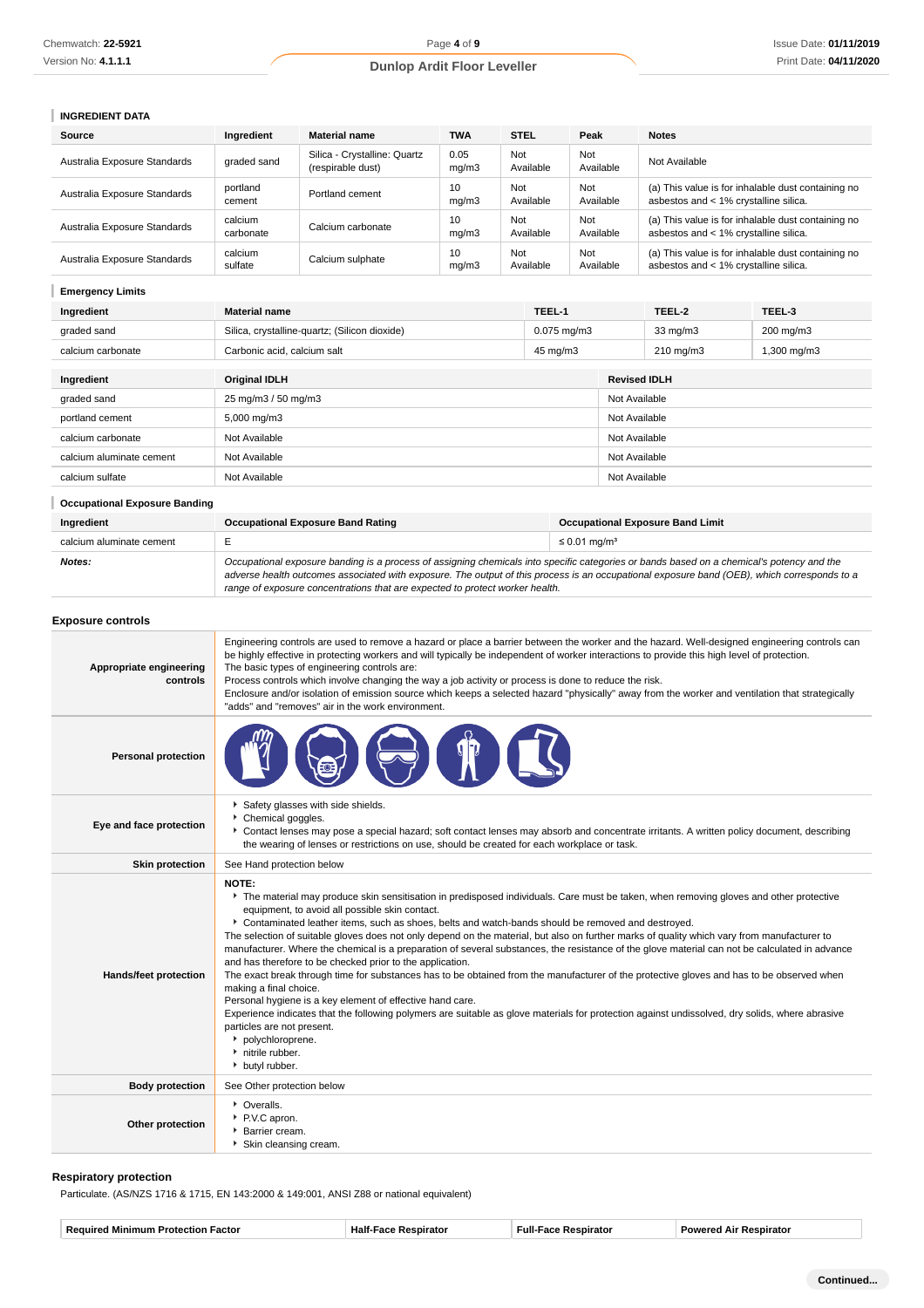| up to $10 \times ES$  | P <sub>1</sub><br>Air-line* |                | PAPR-P1<br>$\overline{\phantom{a}}$ |
|-----------------------|-----------------------------|----------------|-------------------------------------|
| up to $50 \times ES$  | Air-line**                  | P <sub>2</sub> | PAPR-P2                             |
| up to $100 \times ES$ |                             | P <sub>3</sub> |                                     |
|                       |                             | Air-line*      |                                     |
| $100 + x ES$          | . .                         | Air-line**     | PAPR-P3                             |

\* - Negative pressure demand \*\* - Continuous flow

A(All classes) = Organic vapours, B AUS or B1 = Acid gasses, B2 = Acid gas or hydrogen cyanide(HCN), B3 = Acid gas or hydrogen cyanide(HCN), E = Sulfur dioxide(SO2), G = Agricultural chemicals, K = Ammonia(NH3), Hg = Mercury, NO = Oxides of nitrogen, MB = Methyl bromide, AX = Low boiling point organic compounds(below 65 degC)

Respirators may be necessary when engineering and administrative controls do not adequately prevent exposures.

The decision to use respiratory protection should be based on professional judgment that takes into account toxicity information, exposure measurement data, and frequency and likelihood of the worker's exposure - ensure users are not subject to high thermal loads which may result in heat stress or distress due to personal protective equipment (powered, positive flow, full face apparatus may be an option).

Published occupational exposure limits, where they exist, will assist in determining the adequacy of the selected respiratory protection. These may be government mandated or vendor recommended.

Certified respirators will be useful for protecting workers from inhalation of particulates when properly selected and fit tested as part of a complete respiratory protection program.

Use approved positive flow mask if significant quantities of dust becomes airborne.

**Try to avoid creating dust conditions.** 

### **SECTION 9 Physical and chemical properties**

#### **Information on basic physical and chemical properties**

| Appearance                                      | Grey powder; insoluble in water. Loose Bulk Density: 1.3 approx. |                                            |                |
|-------------------------------------------------|------------------------------------------------------------------|--------------------------------------------|----------------|
|                                                 |                                                                  |                                            |                |
| <b>Physical state</b>                           | <b>Divided Solid</b>                                             | Relative density (Water = $1$ )            | 2.6 approx.    |
| Odour                                           | Not Available                                                    | Partition coefficient n-octanol<br>/ water | Not Available  |
| <b>Odour threshold</b>                          | Not Available                                                    | Auto-ignition temperature (°C)             | Not Available  |
| pH (as supplied)                                | Not Available                                                    | Decomposition temperature                  | Not Available  |
| Melting point / freezing point<br>(°C)          | Not Available                                                    | Viscosity (cSt)                            | Not Applicable |
| Initial boiling point and boiling<br>range (°C) | Not Applicable                                                   | Molecular weight (g/mol)                   | Not Applicable |
| Flash point (°C)                                | Not Applicable                                                   | <b>Taste</b>                               | Not Available  |
| <b>Evaporation rate</b>                         | Not Applicable                                                   | <b>Explosive properties</b>                | Not Available  |
| Flammability                                    | Not Applicable                                                   | <b>Oxidising properties</b>                | Not Available  |
| Upper Explosive Limit (%)                       | Not Applicable                                                   | Surface Tension (dyn/cm or<br>$mN/m$ )     | Not Applicable |
| Lower Explosive Limit (%)                       | Not Applicable                                                   | <b>Volatile Component (%vol)</b>           | Not Applicable |
| Vapour pressure (kPa)                           | Not Applicable                                                   | Gas group                                  | Not Available  |
| Solubility in water                             | Immiscible                                                       | pH as a solution (1%)                      | Not Available  |
| Vapour density $(Air = 1)$                      | Not Applicable                                                   | VOC g/L                                    | Not Available  |

#### **SECTION 10 Stability and reactivity**

| Reactivity                                 | See section 7                                                                                                                        |
|--------------------------------------------|--------------------------------------------------------------------------------------------------------------------------------------|
| <b>Chemical stability</b>                  | • Unstable in the presence of incompatible materials.<br>▶ Product is considered stable.<br>Hazardous polymerisation will not occur. |
| Possibility of hazardous<br>reactions      | See section 7                                                                                                                        |
| <b>Conditions to avoid</b>                 | See section 7                                                                                                                        |
| Incompatible materials                     | See section 7                                                                                                                        |
| <b>Hazardous decomposition</b><br>products | See section 5                                                                                                                        |

# **SECTION 11 Toxicological information**

#### **Information on toxicological effects**

| mondation on toxioological chooto |                                                                                                                                                                                                                                                                                                                                                                                                                                                                                                                                                                                                                                                                                                                                                                                                                                                                     |
|-----------------------------------|---------------------------------------------------------------------------------------------------------------------------------------------------------------------------------------------------------------------------------------------------------------------------------------------------------------------------------------------------------------------------------------------------------------------------------------------------------------------------------------------------------------------------------------------------------------------------------------------------------------------------------------------------------------------------------------------------------------------------------------------------------------------------------------------------------------------------------------------------------------------|
| <b>Inhaled</b>                    | The material can cause respiratory irritation in some persons. The body's response to such irritation can cause further lung damage.<br>Inhalation of dusts, generated by the material during the course of normal handling, may be damaging to the health of the individual.<br>Persons with impaired respiratory function, airway diseases and conditions such as emphysema or chronic bronchitis, may incur further disability<br>if excessive concentrations of particulate are inhaled.<br>If prior damage to the circulatory or nervous systems has occurred or if kidney damage has been sustained, proper screenings should be<br>conducted on individuals who may be exposed to further risk if handling and use of the material result<br>in excessive exposures.<br>Effects on lungs are significantly enhanced in the presence of respirable particles. |
| Ingestion                         | Accidental ingestion of the material may be damaging to the health of the individual.                                                                                                                                                                                                                                                                                                                                                                                                                                                                                                                                                                                                                                                                                                                                                                               |
|                                   |                                                                                                                                                                                                                                                                                                                                                                                                                                                                                                                                                                                                                                                                                                                                                                                                                                                                     |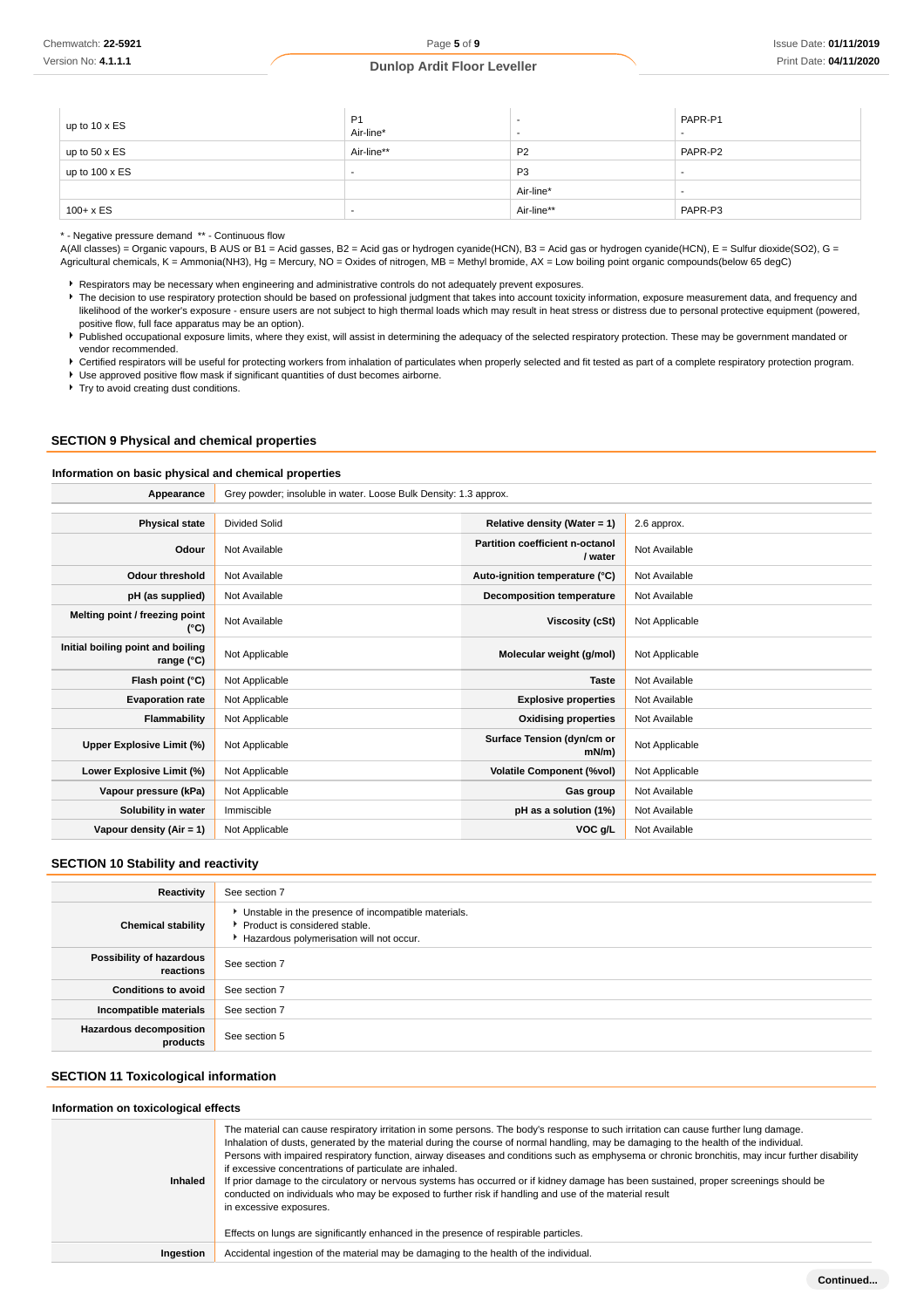| <b>Skin Contact</b> | The material may accentuate any pre-existing dermatitis condition<br>Open cuts, abraded or irritated skin should not be exposed to this material<br>Entry into the blood-stream, through, for example, cuts, abrasions or lesions, may produce systemic injury with harmful effects. Examine the skin<br>prior to the use of the material and ensure that any external damage is suitably protected.<br>The material may cause moderate inflammation of the skin either following direct contact or after a delay of some time. Repeated exposure can<br>cause contact dermatitis which is characterised by redness, swelling and blistering.                                                                                                                                                                                                                                                                                                                                                                                                                                                                                                                                                                                                                                                                                                                                                                                                                                     |
|---------------------|-----------------------------------------------------------------------------------------------------------------------------------------------------------------------------------------------------------------------------------------------------------------------------------------------------------------------------------------------------------------------------------------------------------------------------------------------------------------------------------------------------------------------------------------------------------------------------------------------------------------------------------------------------------------------------------------------------------------------------------------------------------------------------------------------------------------------------------------------------------------------------------------------------------------------------------------------------------------------------------------------------------------------------------------------------------------------------------------------------------------------------------------------------------------------------------------------------------------------------------------------------------------------------------------------------------------------------------------------------------------------------------------------------------------------------------------------------------------------------------|
| Eye                 | If applied to the eyes, this material causes severe eye damage.                                                                                                                                                                                                                                                                                                                                                                                                                                                                                                                                                                                                                                                                                                                                                                                                                                                                                                                                                                                                                                                                                                                                                                                                                                                                                                                                                                                                                   |
| <b>Chronic</b>      | Long-term exposure to respiratory irritants may result in airways disease, involving difficulty breathing and related whole-body problems.<br>Skin contact with the material is more likely to cause a sensitisation reaction in some persons compared to the general population.<br>Substance accumulation, in the human body, may occur and may cause some concern following repeated or long-term occupational exposure.<br>Cement contact dermatitis (CCD) may occur when contact shows an allergic response, which may progress to sensitisation. Sensitisation is due<br>to soluble chromates (chromate compounds) present in trace amounts in some cements and cement products. Soluble chromates readily<br>penetrate intact skin. Cement dermatitis can be characterised by fissures, eczematous rash, dystrophic nails, and dry skin; acute contact with<br>highly alkaline mixtures may cause localised necrosis.<br>Overexposure to the breathable dust may cause coughing, wheezing, difficulty in breathing and impaired lung function. Chronic symptoms may<br>include decreased vital lung capacity and chest infections. Repeated exposures in the workplace to high levels of fine-divided dusts may produce<br>a condition known as pneumoconiosis, which is the lodgement of any inhaled dusts in the lung, irrespective of the effect. This is particularly true<br>when a significant number of particles less than 0.5 microns (1/50000 inch) are present. |

| Dunlop Ardit Floor Leveller | <b>TOXICITY</b>                                                                       | <b>IRRITATION</b>                                                                                                                      |
|-----------------------------|---------------------------------------------------------------------------------------|----------------------------------------------------------------------------------------------------------------------------------------|
|                             | Not Available                                                                         | Not Available                                                                                                                          |
|                             | <b>TOXICITY</b>                                                                       | <b>IRRITATION</b>                                                                                                                      |
|                             | 0.3 mg/kg[2]                                                                          | Not Available                                                                                                                          |
| graded sand                 | 50 mg/kg[2]                                                                           |                                                                                                                                        |
|                             | Oral (rat) LD50: =500 mg/kg <sup>[2]</sup>                                            |                                                                                                                                        |
|                             | <b>TOXICITY</b>                                                                       | <b>IRRITATION</b>                                                                                                                      |
| portland cement             | Not Available                                                                         | Not Available                                                                                                                          |
|                             | <b>TOXICITY</b>                                                                       | <b>IRRITATION</b>                                                                                                                      |
|                             | Oral (rat) LD50: 6450 mg/kg[2]                                                        | Eye (rabbit): 0.75 mg/24h - SEVERE                                                                                                     |
| calcium carbonate           |                                                                                       | Eye: no adverse effect observed (not irritating)[1]                                                                                    |
|                             |                                                                                       | Skin (rabbit): 500 mg/24h-moderate                                                                                                     |
|                             |                                                                                       | Skin: no adverse effect observed (not irritating)[1]                                                                                   |
|                             | <b>TOXICITY</b>                                                                       | <b>IRRITATION</b>                                                                                                                      |
| calcium aluminate cement    | Not Available                                                                         | Not Available                                                                                                                          |
|                             | <b>TOXICITY</b>                                                                       | <b>IRRITATION</b>                                                                                                                      |
|                             | Oral (mouse) LD50: =4052-4226 mg/kg <sup>[2]</sup>                                    | Not Available                                                                                                                          |
| calcium sulfate             | Oral (rat) LD50: >10000 mg/kg <sup>[2]</sup>                                          |                                                                                                                                        |
|                             | Oral (rat) LD50: >3000 mg/kg <sup>[2]</sup>                                           |                                                                                                                                        |
|                             | Oral (rat) LD50: >5000 mg/kg[2]                                                       |                                                                                                                                        |
| Legend:                     | specified data extracted from RTECS - Register of Toxic Effect of chemical Substances | 1. Value obtained from Europe ECHA Registered Substances - Acute toxicity 2.* Value obtained from manufacturer's SDS. Unless otherwise |

| <b>PORTLAND CEMENT</b>                                                                                                                      | The following information refers to contact allergens as a group and may not be specific to this product.<br>Contact allergies quickly manifest themselves as contact eczema, more rarely as urticaria or Quincke's oedema. The pathogenesis of contact<br>eczema involves a cell-mediated (T lymphocytes) immune reaction of the delayed type. Other allergic skin reactions, e.g. contact urticaria,<br>involve antibody-mediated immune reactions. The significance of the contact allergen is not simply determined by its sensitisation potential: the<br>distribution of the substance and the opportunities for contact with it are equally important.                                                                                                                                |
|---------------------------------------------------------------------------------------------------------------------------------------------|----------------------------------------------------------------------------------------------------------------------------------------------------------------------------------------------------------------------------------------------------------------------------------------------------------------------------------------------------------------------------------------------------------------------------------------------------------------------------------------------------------------------------------------------------------------------------------------------------------------------------------------------------------------------------------------------------------------------------------------------------------------------------------------------|
| <b>CALCIUM CARBONATE</b>                                                                                                                    | No evidence of carcinogenic properties. No evidence of mutagenic or teratogenic effects.<br>The material may produce severe irritation to the eye causing pronounced inflammation. Repeated or prolonged exposure to irritants may<br>produce conjunctivitis.<br>The material may cause skin irritation after prolonged or repeated exposure and may produce on contact skin redness, swelling, the production of<br>vesicles, scaling and thickening of the skin.                                                                                                                                                                                                                                                                                                                           |
| <b>CALCIUM SULFATE</b>                                                                                                                      | Gypsum (calcium sulfate dehydrate) irritates the skin, eye, mucous membranes, and airways. A series of studies involving Gypsum industry<br>workers in Poland reported chronic, non-specific airways diseases.<br>Repeat dose toxicity: Examination of workers at a gypsum manufacturing plant found restrictive defects on long-function tests in those who were<br>chronically exposed to gypsum dust.<br>Synergistic/antagonistic effects: Gypsum appears to be protective on quartz toxicity in animal testing.                                                                                                                                                                                                                                                                          |
| <b>GRADED SAND &amp; PORTLAND</b><br><b>CEMENT &amp; CALCIUM</b><br><b>ALUMINATE CEMENT</b>                                                 | No significant acute toxicological data identified in literature search.                                                                                                                                                                                                                                                                                                                                                                                                                                                                                                                                                                                                                                                                                                                     |
| <b>PORTLAND CEMENT &amp;</b><br><b>CALCIUM CARBONATE &amp;</b><br><b>CALCIUM ALUMINATE</b><br><b>CEMENT &amp; CALCIUM</b><br><b>SULFATE</b> | Asthma-like symptoms may continue for months or even years after exposure to the material ends. This may be due to a non-allergic condition<br>known as reactive airways dysfunction syndrome (RADS) which can occur after exposure to high levels of highly irritating compound. Main<br>criteria for diagnosing RADS include the absence of previous airways disease in a non-atopic individual, with sudden onset of persistent<br>asthma-like symptoms within minutes to hours of a documented exposure to the irritant. Other criteria for diagnosis of RADS include a reversible<br>airflow pattern on lung function tests, moderate to severe bronchial hyperreactivity on methacholine challenge testing, and the lack of minimal<br>lymphocytic inflammation, without eosinophilia. |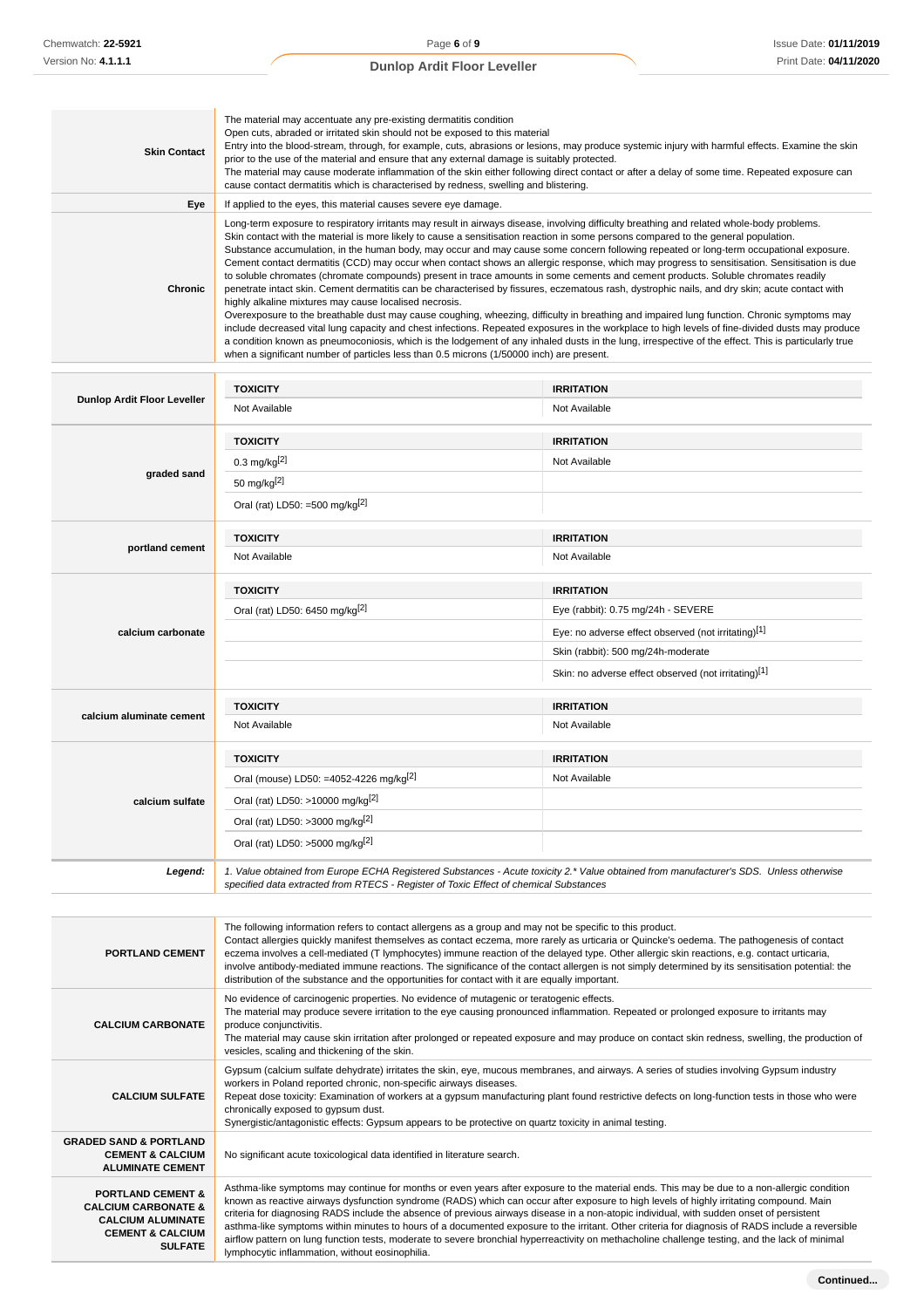| <b>Acute Toxicity</b>                       | $\boldsymbol{\mathsf{x}}$ | Carcinogenicity                 | ᄊ                                                                                                                                                                   |
|---------------------------------------------|---------------------------|---------------------------------|---------------------------------------------------------------------------------------------------------------------------------------------------------------------|
| <b>Skin Irritation/Corrosion</b>            | ✔                         | Reproductivity                  | ×                                                                                                                                                                   |
| <b>Serious Eye Damage/Irritation</b>        | $\checkmark$              | <b>STOT - Single Exposure</b>   | ັ                                                                                                                                                                   |
| <b>Respiratory or Skin</b><br>sensitisation | $\checkmark$              | <b>STOT - Repeated Exposure</b> | x                                                                                                                                                                   |
| <b>Mutagenicity</b>                         | ×                         | <b>Aspiration Hazard</b>        | x                                                                                                                                                                   |
|                                             |                           | Legend:                         | $\blacktriangleright$ - Data either not available or does not fill the criteria for classification<br>$\blacktriangleright$ - Data available to make classification |

# **SECTION 12 Ecological information**

|                                    | Endpoint         | <b>Test Duration (hr)</b> | <b>Species</b>                | Value            | Source           |
|------------------------------------|------------------|---------------------------|-------------------------------|------------------|------------------|
| <b>Dunlop Ardit Floor Leveller</b> | Not<br>Available | Not Available             | Not Available                 | Not<br>Available | Not<br>Available |
|                                    | Endpoint         | <b>Test Duration (hr)</b> | <b>Species</b>                | Value            | <b>Source</b>    |
| graded sand                        | Not<br>Available | Not Available             | Not Available                 | Not<br>Available | Not<br>Available |
|                                    | Endpoint         | <b>Test Duration (hr)</b> | <b>Species</b>                | Value            | <b>Source</b>    |
| portland cement                    | Not<br>Available | Not Available             | Not Available                 | Not<br>Available | Not<br>Available |
|                                    | Endpoint         | <b>Test Duration (hr)</b> | <b>Species</b>                | Value            | Source           |
|                                    | <b>EC50</b>      | 72                        | Algae or other aquatic plants | $>14$ mg/L       | $\overline{c}$   |
| calcium carbonate                  | EC10             | 72                        | Algae or other aquatic plants | $>14$ mg/L       | $\overline{2}$   |
|                                    | <b>NOEC</b>      | 72                        | Algae or other aquatic plants | 14mg/L           | $\overline{c}$   |
|                                    | Endpoint         | <b>Test Duration (hr)</b> | <b>Species</b>                | Value            | <b>Source</b>    |
|                                    | <b>LC50</b>      | 96                        | Fish                          | $>100$ mg/L      | 2                |
| calcium aluminate cement           | EC50             | 48                        | Crustacea                     | $5.4$ mg/L       | $\overline{2}$   |
|                                    | EC50             | 72                        | Algae or other aquatic plants | $3.6$ mg/L       | $\overline{2}$   |
|                                    | <b>NOEC</b>      | 72                        | Algae or other aquatic plants | $2.6$ mg/L       | $\overline{2}$   |
|                                    | Endpoint         | <b>Test Duration (hr)</b> | <b>Species</b>                | Value            | Source           |
| calcium sulfate                    | <b>LC50</b>      | 96                        | Fish                          | >1-970mg/L       | 2                |
|                                    | EC50             | 72                        | Algae or other aquatic plants | >79mg/L          | $\overline{2}$   |
|                                    | <b>EC98</b>      | 720                       | Algae or other aquatic plants | $=1872.000$ mg/L | $\mathbf{1}$     |
|                                    | <b>NOEC</b>      | 24                        | Crustacea                     | <2500.0mg/L      | $\mathbf{1}$     |

**DO NOT** discharge into sewer or waterways.

# **Persistence and degradability**

| Ingredient                       | Persistence: Water/Soil<br><b>Persistence: Air</b> |  |  |  |
|----------------------------------|----------------------------------------------------|--|--|--|
| calcium sulfate                  | <b>HIGH</b><br><b>HIGH</b>                         |  |  |  |
| <b>Bioaccumulative potential</b> |                                                    |  |  |  |
| Ingredient                       | <b>Bioaccumulation</b>                             |  |  |  |
| calcium sulfate                  | LOW (LogKOW = $-2.2002$ )                          |  |  |  |
| Mobility in soil                 |                                                    |  |  |  |
| Ingredient                       | <b>Mobility</b>                                    |  |  |  |
| calcium sulfate                  | LOW ( $KOC = 6.124$ )                              |  |  |  |

Data 6. NITE (Japan) - Bioconcentration Data 7. METI (Japan) - Bioconcentration Data 8. Vendor Data

# **SECTION 13 Disposal considerations**

| Waste treatment methods             |                                                                                                                                                                                                                                                                                                                                         |
|-------------------------------------|-----------------------------------------------------------------------------------------------------------------------------------------------------------------------------------------------------------------------------------------------------------------------------------------------------------------------------------------|
| <b>Product / Packaging disposal</b> | DO NOT allow wash water from cleaning or process equipment to enter drains.<br>It may be necessary to collect all wash water for treatment before disposal.<br>In all cases disposal to sewer may be subject to local laws and regulations and these should be considered first.<br>• Where in doubt contact the responsible authority. |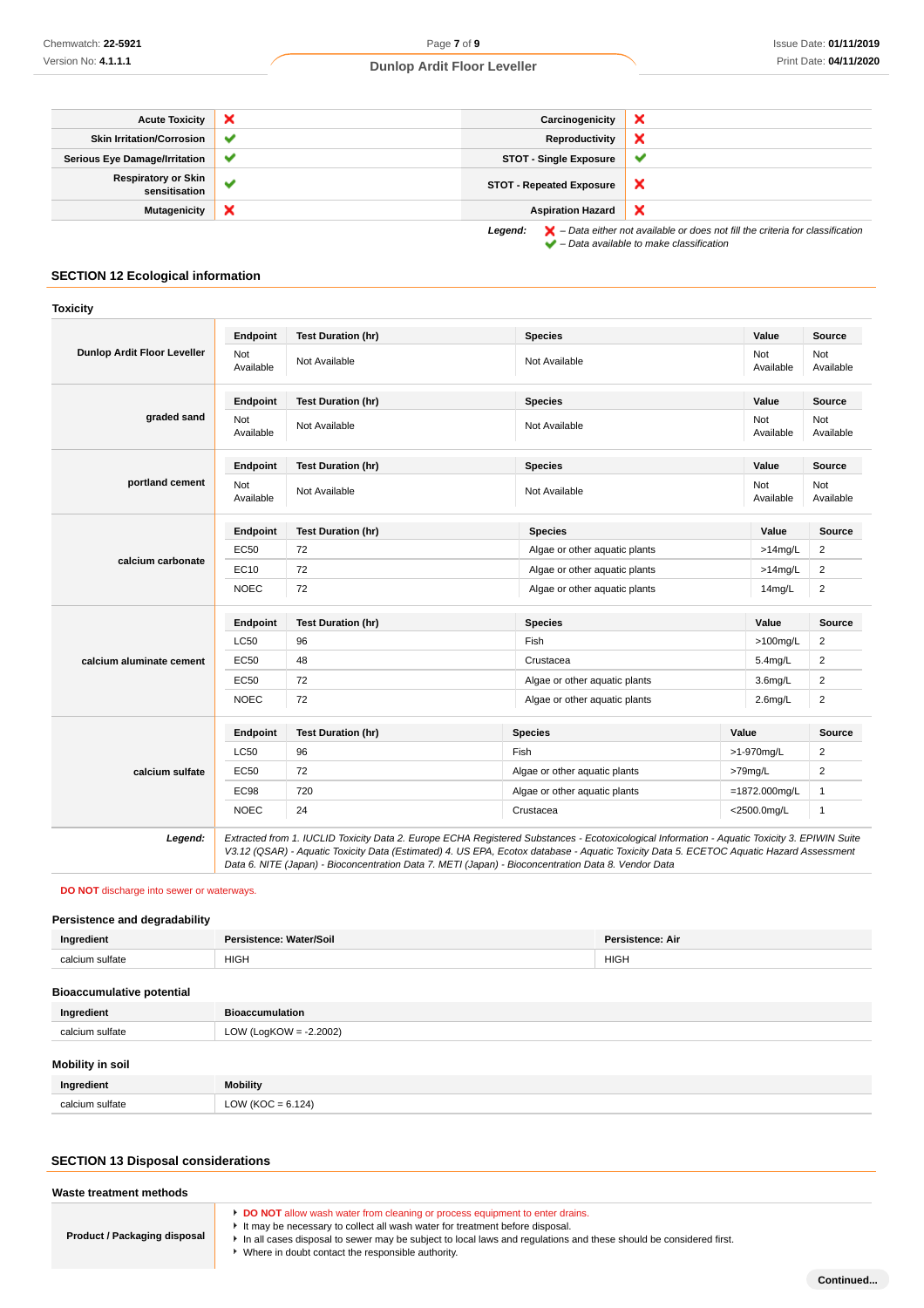|                                         | ▶ Recycle wherever possible or consult manufacturer for recycling options. |
|-----------------------------------------|----------------------------------------------------------------------------|
|                                         | Consult State Land Waste Management Authority for disposal.                |
|                                         | ▶ Bury residue in an authorised landfill.                                  |
|                                         | Recycle containers if possible, or dispose of in an authorised landfill.   |
|                                         |                                                                            |
| <b>SECTION 14 Transport information</b> |                                                                            |
|                                         |                                                                            |
| <b>Labels Required</b>                  |                                                                            |

| Marine Pollutant | NO.            |
|------------------|----------------|
| <b>HAZCHEM</b>   | Not Applicable |

#### **Land transport (ADG): NOT REGULATED FOR TRANSPORT OF DANGEROUS GOODS**

# **Air transport (ICAO-IATA / DGR): NOT REGULATED FOR TRANSPORT OF DANGEROUS GOODS**

#### **Sea transport (IMDG-Code / GGVSee): NOT REGULATED FOR TRANSPORT OF DANGEROUS GOODS**

**Transport in bulk according to Annex II of MARPOL and the IBC code**

Not Applicable

# **SECTION 15 Regulatory information**

#### **Safety, health and environmental regulations / legislation specific for the substance or mixture**

#### I **graded sand is found on the following regulatory lists**

Australia Hazardous Chemical Information System (HCIS) - Hazardous Chemicals Australian Inventory of Industrial Chemicals (AIIC) Chemical Footprint Project - Chemicals of High Concern List

#### **portland cement is found on the following regulatory lists**

Australian Inventory of Industrial Chemicals (AIIC)

ı **calcium carbonate is found on the following regulatory lists** Australian Inventory of Industrial Chemicals (AIIC)

#### I **calcium aluminate cement is found on the following regulatory lists**

Australian Inventory of Industrial Chemicals (AIIC)

#### **calcium sulfate is found on the following regulatory lists** ı

Australian Inventory of Industrial Chemicals (AIIC)

#### **National Inventory Status**

| <b>National Inventory</b>      | <b>Status</b>                                                                                                                                                                                            |
|--------------------------------|----------------------------------------------------------------------------------------------------------------------------------------------------------------------------------------------------------|
| Australia - AIIC               | Yes                                                                                                                                                                                                      |
| Australia - Non-Industrial Use | No (graded sand; portland cement; calcium carbonate; calcium aluminate cement; calcium sulfate)                                                                                                          |
| Canada - DSL                   | Yes                                                                                                                                                                                                      |
| Canada - NDSL                  | No (graded sand; portland cement; calcium aluminate cement; calcium sulfate)                                                                                                                             |
| China - IECSC                  | Yes                                                                                                                                                                                                      |
| Europe - EINEC / ELINCS / NLP  | Yes                                                                                                                                                                                                      |
| Japan - ENCS                   | No (portland cement)                                                                                                                                                                                     |
| Korea - KECI                   | Yes                                                                                                                                                                                                      |
| New Zealand - NZIoC            | Yes                                                                                                                                                                                                      |
| Philippines - PICCS            | No (portland cement; calcium aluminate cement)                                                                                                                                                           |
| <b>USA - TSCA</b>              | Yes                                                                                                                                                                                                      |
| Taiwan - TCSI                  | Yes                                                                                                                                                                                                      |
| Mexico - INSQ                  | No (calcium aluminate cement)                                                                                                                                                                            |
| Vietnam - NCI                  | Yes                                                                                                                                                                                                      |
| Russia - ARIPS                 | No (calcium aluminate cement)                                                                                                                                                                            |
| Legend:                        | Yes = All CAS declared ingredients are on the inventory<br>No = One or more of the CAS listed ingredients are not on the inventory and are not exempt from listing(see specific ingredients in brackets) |

#### **SECTION 16 Other information**

#### **SDS Version Summary**

| Version | <b>Issue</b><br>Date | <b>Sections Updated</b>                                                                                                                                                                                                                                      |
|---------|----------------------|--------------------------------------------------------------------------------------------------------------------------------------------------------------------------------------------------------------------------------------------------------------|
| 3.1.1.1 | 11/04/2016           | Acute Health (eye), Acute Health (inhaled), Acute Health (skin), Acute Health (swallowed), Advice to Doctor, Chronic Health,<br>Classification, Disposal, Fire Fighter (fire/explosion hazard), First Aid (skin), First Aid (swallowed), Personal Protection |

International Agency for Research on Cancer (IARC) - Agents Classified by the IARC Monographs

International Agency for Research on Cancer (IARC) - Agents Classified by the IARC Monographs - Group 1 : Carcinogenic to humans